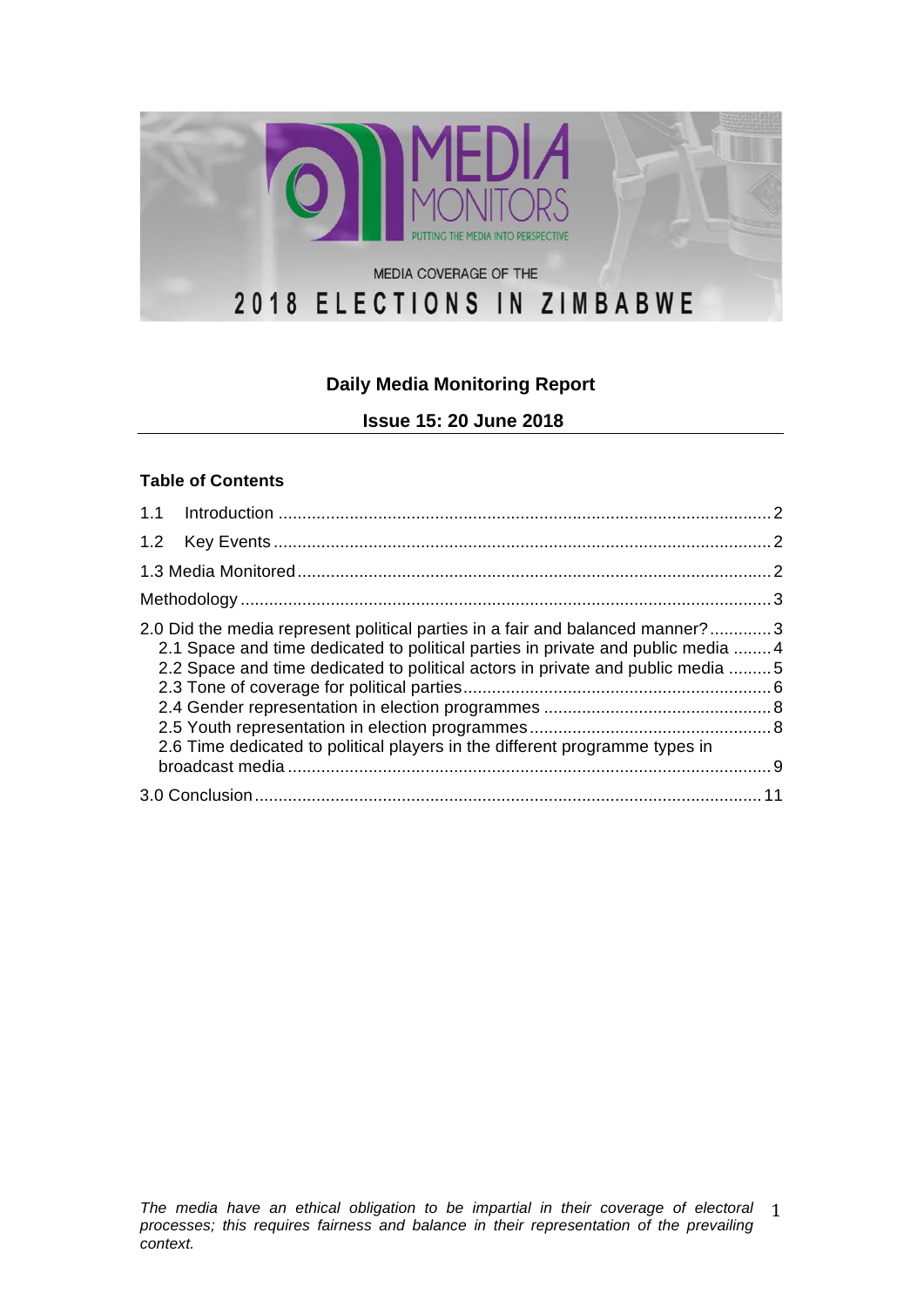## **1.1 Introduction**

This fourteenth media monitoring report on the 2018 elections highlights trends in the Zimbabwean media's performance in their coverage of the elections. The study assessed the level to which the media is fair and balanced in representing political players.

The report covers issues reported by the media on the twenty-first day of the election period – 20 June 2018.

### **1.2 Key Events**

On this day;

- The High Court ruled that Mount Pleasant Heights situated North of Harare, would remain part of Mazowe South Constituency in the July 30 election and not Mount Pleasant as in previous elections. Mount Pleasant Heights is on the border of Mount Pleasant in Harare and Mazowe, a predominantly rural constituency.
- MDC Alliance presidential candidate Nelson Chamisa alleges that ZEC has declined to avail a copy of the voters roll to his party; this contradicts claims by the commission that all parties who visited the commission's offices on the 19<sup>th</sup> of June were given copies.
- The High Court is expected to pass judgment on civil rights watchdog, Veritas' application to strike down section 40C (1) and 40C (2) of the Electoral Act which give ZEC the sole authority to conduct voter education.

In campaign news;

- Zanu PF's Dangamvura-Chikanga national assembly candidate, Esau Mupfumi held a rally at Chirowakamwe Primary School where he promised to address water woes in the constituency.
- APA leader Nkosana Moyo to launch his party's policy document in Harare.
- MDC Alliance threatens to boycott polls if election reform demands are not met by ZEC.
- MDC Alliance spokesperson, Welshman Ncube says the coalition failed to field candidates in at least 90 local government wards for this year's election.
- Thokozani Khupe dismisses claims that she had withdrawn her presidential candidacy to throw support behind Emmerson Mnangagwa.
- ZRPD leader Cuthbert Ncube addressed a rally in Old Pumula in Bulawayo where he said his party appreciated the free political environment that is currently prevailing in Zimbabwe.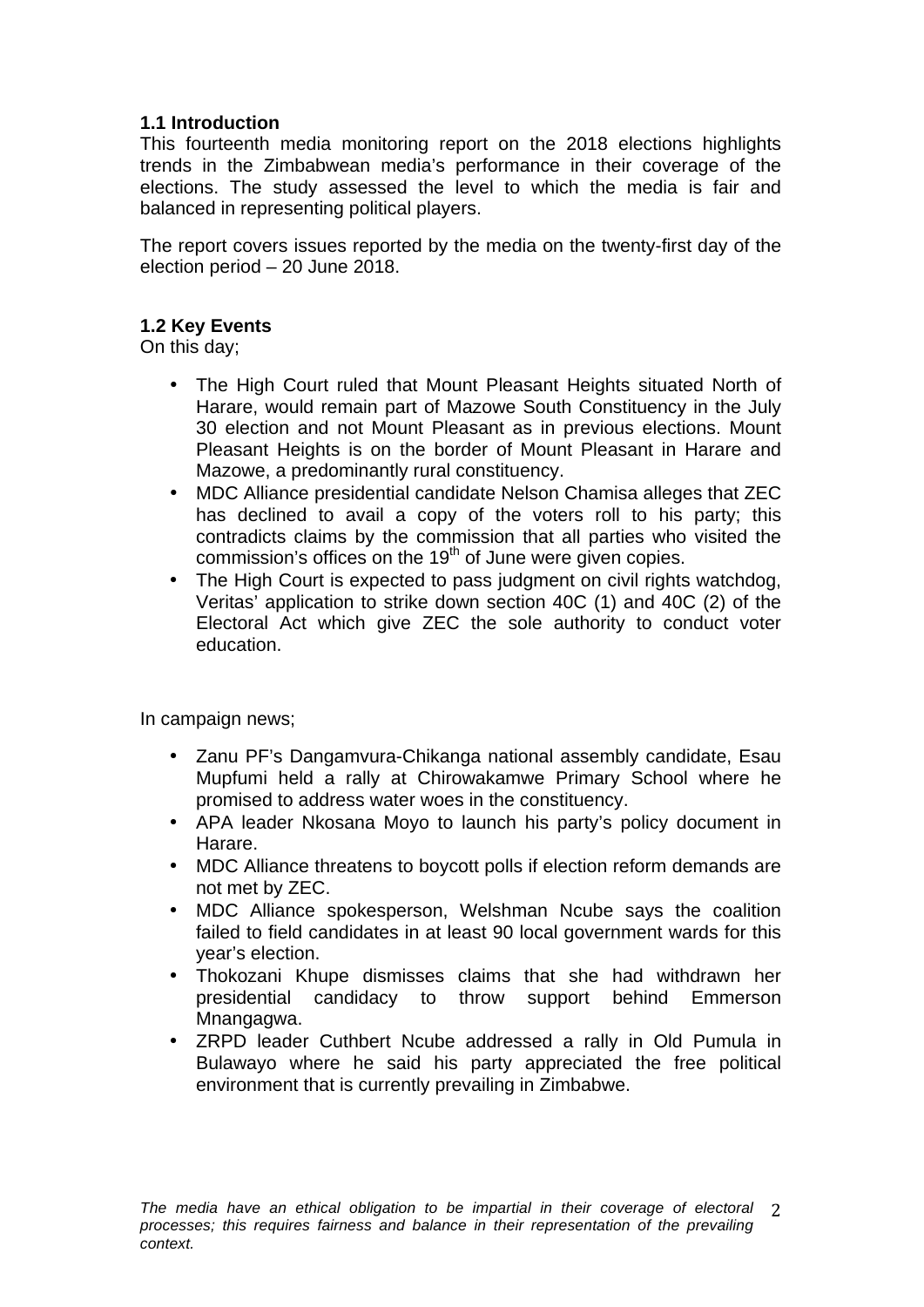# **1.3 Media Monitored**

| <b>News Platform</b>    | <b>Print</b>                                           | Broadcast (6-10pm)                                      |
|-------------------------|--------------------------------------------------------|---------------------------------------------------------|
| <b>Public media</b>     | The Herald<br>$\bullet$<br>Chronicle<br>$\bullet$      | 7TV<br><b>SFM</b><br>$\bullet$<br>• Radio Zimbabwe      |
| <b>Commercial radio</b> |                                                        | <b>Star FM</b><br>$\bullet$<br><b>ZiFM</b><br>$\bullet$ |
| Private media           | Daily News<br>$\bullet$<br><b>NewsDay</b><br>$\bullet$ |                                                         |

#### **Methodology**

Monitoring aims to quantify and qualify time dedicated to political parties by the media. The quantitative analysis measures the total amount of space (cm<sup>2</sup>) and time (seconds) devoted to politicians and political parties by the media. The analysis also evaluates representations of political actors by gender and age as well as the type of programmes in which they are featured.

For print media, the monitored sample includes articles published in the following sections: front page, local news, and political/election news. Monitoring also focuses on editorial pages and letters to the editor sections. Monitoring does not include articles published in the business section, sport pages, and entertainment sections

Television and radio channels have been monitored daily during a select time frame, from 6 to 10 pm. All programs have been analyzed during the sampled time period.

#### **2.0 Did the media represent political parties in a fair and balanced manner?**

Twenty-three political parties were covered on this day in the media. Even though this marks a slight increase from the day before (19 June) there remains a great challenge in the diversity of political parties covered by the local media. There are many more parties that will be contesting in the 2018 elections.

The media have an ethical obligation to be impartial in their coverage of electoral 3 *processes; this requires fairness and balance in their representation of the prevailing context.*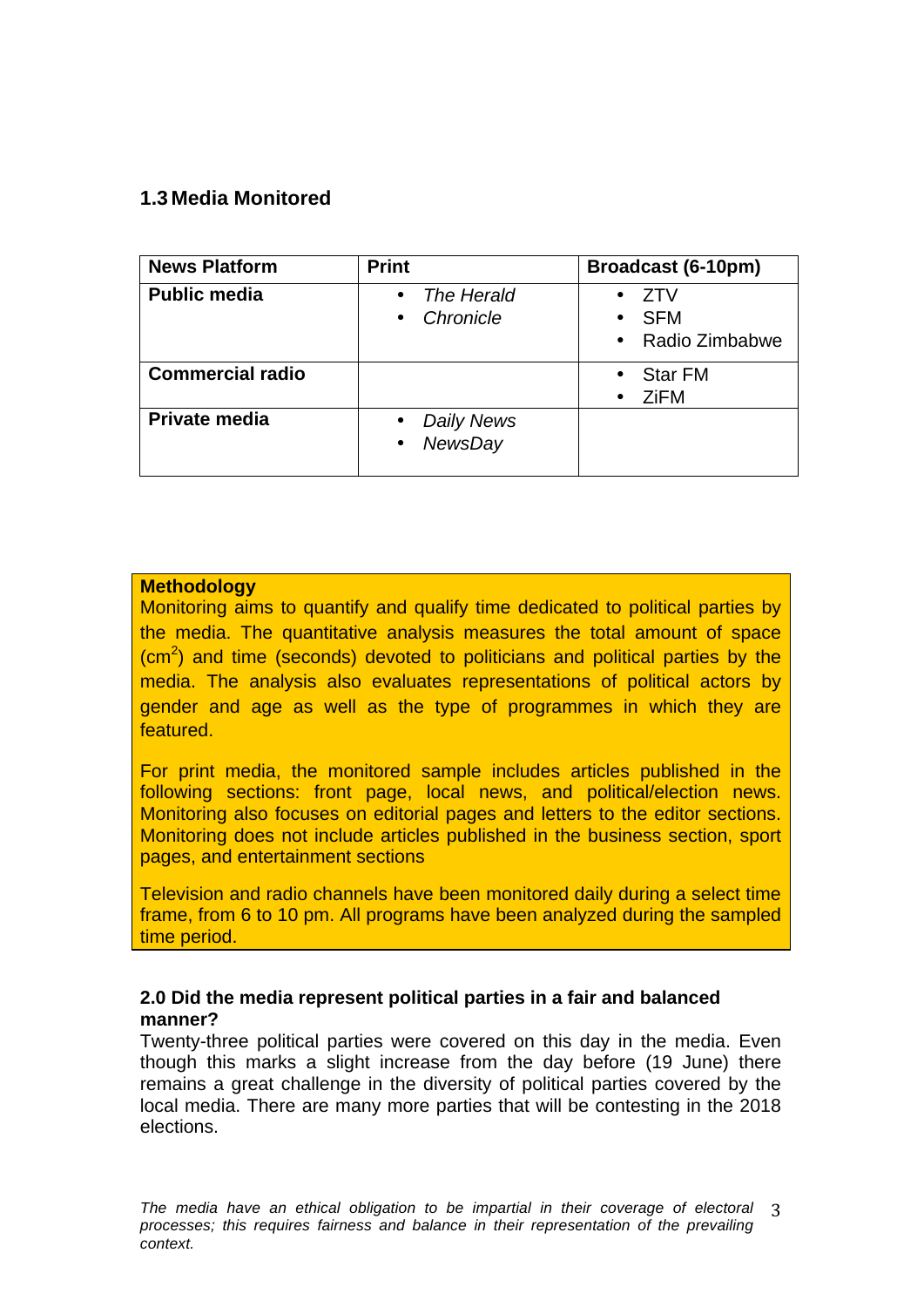Once again, Media Monitors has noted that coverage of Zanu PF in the media continues to decrease. The party accounted for 48% of the total space given to political actors in the media. The MDC Alliance and Youth Alliance of Democracy were a distant second and third with 23% and 10% of the coverage respectively. The other 20 political parties accounted for the remaining 19%.

### **2.1 Space and time dedicated to political parties in private and public media**

In the state owned press, 15 political parties were covered on this day of monitoring. ZANU PF continues to hog the limelight with 57% of the coverage whilst MDC Alliance featured in 26%. The remaining thirteen parties combined for 17% of the space.

| <b>Political</b>    | <b>National</b>   | <b>Local</b>      | <b>Member of</b>  | <b>Party</b>   |                |
|---------------------|-------------------|-------------------|-------------------|----------------|----------------|
| <b>Affiliation</b>  | <b>Government</b> | <b>Government</b> | <b>Parliament</b> | <b>Member</b>  | <b>Total</b>   |
| <b>ZANU PF</b>      | 1275              | 214               | $\overline{0}$    | 1222           | 2711           |
| <b>MDC ALLIANCE</b> | $\overline{0}$    | $\overline{0}$    | $\Omega$          | 1072           | 1072           |
| <b>ZRDP</b>         | $\overline{0}$    | $\Omega$          | $\Omega$          | 166            | 166            |
| <b>MDCN</b>         | $\overline{0}$    | $\overline{0}$    | $\overline{0}$    | 150            | 150            |
| <b>FREEZIM</b>      |                   |                   |                   |                |                |
| <b>CONGRESS</b>     | $\Omega$          | $\Omega$          | $\Omega$          | 141            | 141            |
| <b>ZAPU</b>         | $\overline{0}$    | $\Omega$          | $\Omega$          | 126            | 126            |
| <b>MDC (TK)</b>     | $\Omega$          | $\Omega$          | $\overline{0}$    | 99             | 99             |
| <b>PRC</b>          | $\Omega$          | $\Omega$          | $\Omega$          | 90             | 90             |
| <b>PDP</b>          | $\Omega$          | $\Omega$          | $\Omega$          | 19             | 19             |
| <b>CODE</b>         | $\Omega$          | $\Omega$          | $\Omega$          | 10             | 10             |
| <b>BUILD ZIM</b>    | $\Omega$          | $\Omega$          | $\Omega$          | $\overline{2}$ | 2              |
| <b>INDEPENDENT</b>  | $\Omega$          | $\Omega$          | $\Omega$          | $\overline{2}$ | 2              |
| TZ.                 | $\Omega$          | $\Omega$          | $\Omega$          | $\overline{2}$ | $\overline{2}$ |
| <b>UDA</b>          | $\Omega$          | $\Omega$          | $\Omega$          | $\overline{2}$ | $\overline{2}$ |
| <b>NCA</b>          | 0                 | 0                 | $\Omega$          | 1              |                |

*Space allocated to political actors in the government-controlled press in (cm<sup>2</sup> )*

Thirteen political parties were covered in the privately owned press. MDC Alliance received the most coverage, taking up 44% of the total space. Zanu PF was a close second with 43%, whilst the other 11 political parties were responsible for the remaining 13%.

*Space allocated to political actors in the private press (in cm<sup>2</sup> )*

| <b>Political</b><br><b>Affiliation</b> | <b>National</b><br><b>Government</b> | Local<br><b>Government</b> | <b>Member of</b><br><b>Parliament</b> | <b>Party</b><br><b>Member</b> | <b>Total</b> |
|----------------------------------------|--------------------------------------|----------------------------|---------------------------------------|-------------------------------|--------------|
| <b>MDC</b>                             |                                      |                            |                                       |                               |              |
| <b>ALLIANCE</b>                        | $\Omega$                             | 100                        | $\Omega$                              | 1871                          | 1971         |
| <b>ZANU PF</b>                         | 171                                  | 0                          | 0                                     | 1786                          | 1957         |
| MDC-T (TK)                             | $\Omega$                             | 0                          | $\Omega$                              | 224                           | 224          |
| <b>PRC</b>                             | 0                                    | 0                          | $\Omega$                              | 91                            | 91           |
| <b>PDP</b>                             | $\Omega$                             | 0                          | 0                                     | 75                            | 75           |
| <b>UMD</b>                             |                                      |                            |                                       | 57                            | 57           |

The media have an ethical obligation to be impartial in their coverage of electoral 4 *processes; this requires fairness and balance in their representation of the prevailing context.*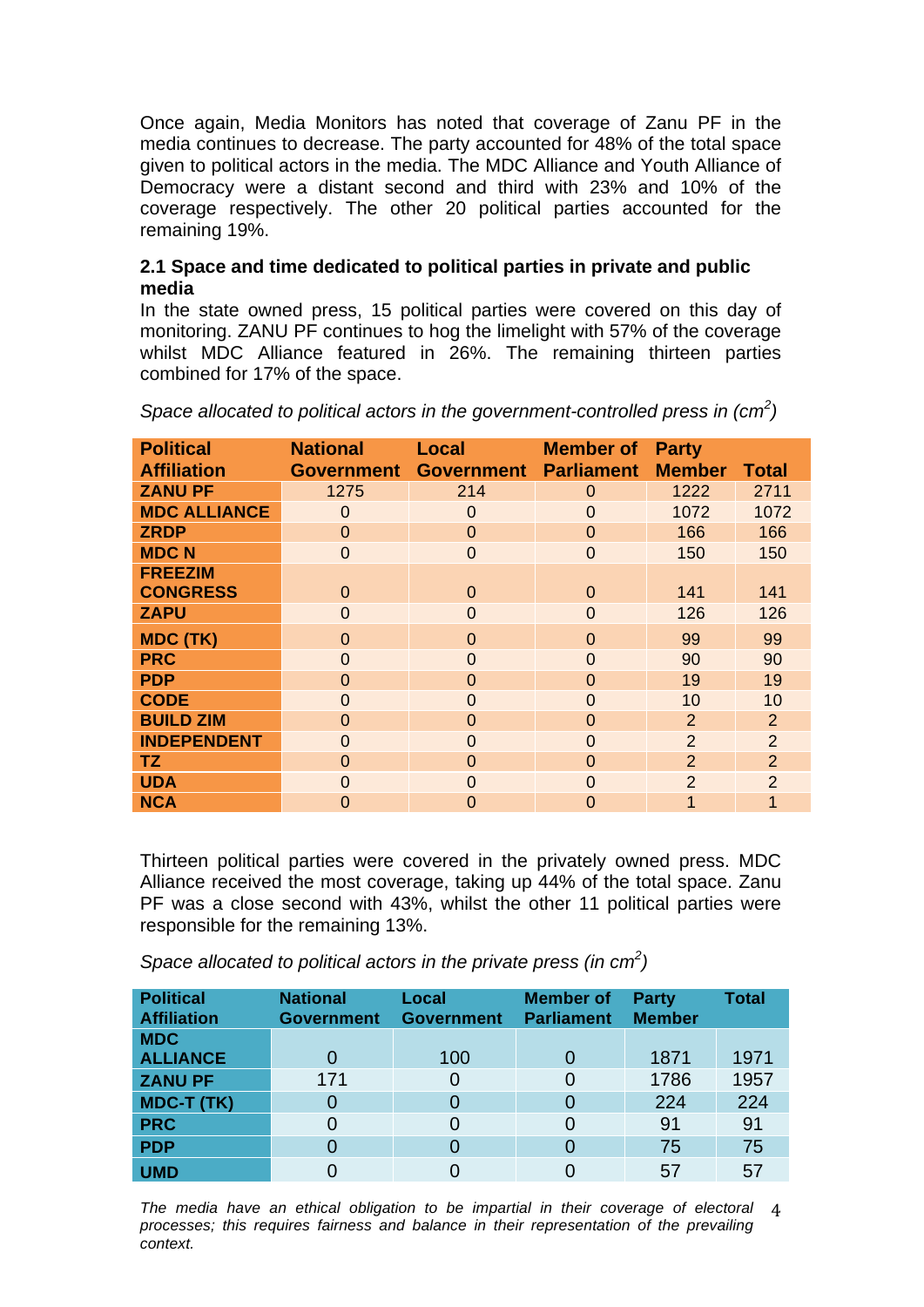| <b>ANSA</b>        |  | 33 | 33 |
|--------------------|--|----|----|
| <b>INDEPENDENT</b> |  | 31 | 31 |
| <b>MRP</b>         |  | 29 | 29 |
| <b>NPF</b>         |  | 15 | 15 |
| <b>FLOANP</b>      |  | 8  |    |
| <b>ZAPU</b>        |  | 5  | :5 |
| <b>ZIPP</b>        |  |    |    |

Five political parties were covered on the ZBC stations monitored. ZANU PF accounted for 42% of the coverage whilst a new entrant into the media YAD took up 30%. ZAPU was responsible for 26% of the coverage whilst the other two parties accounted for the remaining 2%.

*Time dedicated to political parties on ZBC (in seconds)* 

| <b>Political</b><br><b>Affiliation</b> | <b>National</b><br><b>Government</b> | Local<br><b>Government</b> | <b>Member of</b><br><b>Parliament</b> | <b>Party</b><br><b>Member</b> | <b>Total</b> |
|----------------------------------------|--------------------------------------|----------------------------|---------------------------------------|-------------------------------|--------------|
| <b>ZANU PF</b>                         | 804                                  |                            | 783                                   | 263                           | 1850         |
| <b>YAD</b>                             | 0                                    |                            |                                       | 1346                          | 1346         |
| <b>ZAPU</b>                            | 0                                    |                            | O                                     | 1134                          | 1134         |
| <b>MDC T (TK)</b>                      | 0                                    |                            |                                       | 55                            | 55           |
| <b>MDC</b>                             |                                      |                            |                                       |                               |              |
| <b>ALLIANCE</b>                        |                                      |                            |                                       | 12                            |              |

Four political parties were covered on commercial radio. Zanu PF received most of the coverage with 58% of the total time dedicated to political actors. APA and ZAPU were second and third with 21% and 20% of the coverage respectively.

*Time dedicated to political parties on commercial radio (in seconds)* 

| <b>Political</b><br><b>Affiliation</b> | <b>National</b><br><b>Government</b> | Local<br><b>Government</b> | <b>Member of</b><br>Parliament | <b>Party</b><br>member | <b>Total</b> |
|----------------------------------------|--------------------------------------|----------------------------|--------------------------------|------------------------|--------------|
| <b>ZANU PF</b>                         | 66                                   |                            |                                | 54                     | 120          |
| <b>APA</b>                             |                                      |                            |                                | 42                     | 42           |
| <b>ZAPU</b>                            |                                      |                            |                                | 41                     | 41           |
| <b>INDEPENDENT</b>                     |                                      |                            |                                |                        |              |

### **2.2 Space and time dedicated to political actors in private and public media**

On the day of monitoring, 23 political actors were covered in the broadcast media whilst 115 politicians were featured in the press. The top ten actors in the press and electronic media are presented in the tables below

*Top political actors in the press* 

| <b>Actor</b>       | <b>Political Party</b> | Total Space in cm <sup>2</sup> |
|--------------------|------------------------|--------------------------------|
| Emmerson Mnangagwa | ZANUPF                 | 1264                           |

*The media have an ethical obligation to be impartial in their coverage of electoral*  5 *processes; this requires fairness and balance in their representation of the prevailing context.*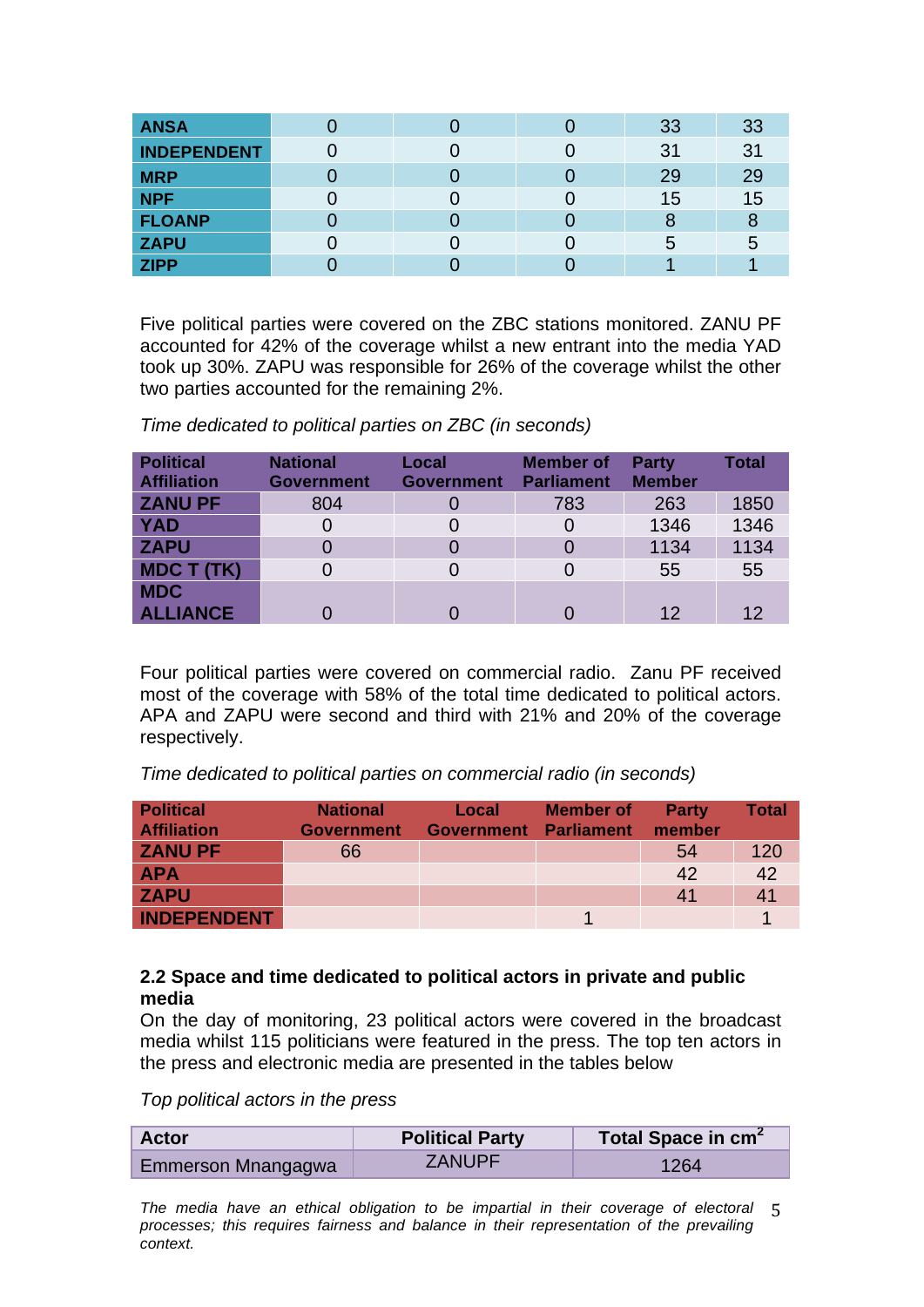| Nelson Chamisa              | <b>MDC ALLIANCE</b> | 909 |
|-----------------------------|---------------------|-----|
| <b>Robert Mugabe</b>        | <b>NON ALIGNED</b>  | 360 |
| <b>Welshman Ncube</b>       | <b>MDC ALLIANCE</b> | 292 |
| <b>Christopher Mushohwe</b> | <b>ZANUPF</b>       | 234 |
| Auxillia Mnangagwa          | <b>ZANUPF</b>       | 214 |
| Nkosana Moyo                | <b>APA</b>          | 188 |
| <b>Cuthbert Ncube</b>       | <b>ZRDP</b>         | 166 |
| Ezra Chadzamira             | <b>ZANUPF</b>       | 164 |
| Davis Marapira              | <b>ZANUPF</b>       | 155 |

*Top political actors in the electronic media* 

| <b>Actor</b>                | <b>Political Party</b> | <b>Total time in seconds</b> |
|-----------------------------|------------------------|------------------------------|
| Tichaona Masiyambiri        | <b>YAD</b>             | 1346                         |
| Iphithule Maphosa           | <b>ZAPU</b>            | 1133                         |
| Phillip Chiyangwa           | <b>ZANUPF</b>          | 756                          |
| <b>Emmerson Mnangagwa</b>   | <b>ZANUPF</b>          | 531                          |
| <b>Obert Mpofu</b>          | <b>ZANUPF</b>          | 117                          |
| Supa Mandiwanzira           | <b>ZANUPF</b>          | 89                           |
| Auxillia Mnangagwa          | <b>ZANUPF</b>          | 66                           |
| <b>Constantino Chiwenga</b> | <b>ZANUPF</b>          | 65                           |
| <b>Sibusiso Moyo</b>        | <b>ZANUPF</b>          | 64                           |
| <b>Monica Mutsvangwa</b>    | <b>ZANUPF</b>          | 50                           |

## **2.3 Tone of coverage for political parties**

Coverage of political parties in the state-owned press was mostly neutral even though there was more negative coverage of Zanu PF than has been noted in previous reports. The negative coverage of ZANU PF was on the criticism of the Minister of State for Mashonaland Central, Martin Dinha by war veteran leader Victor Matemadanda. However, the party also had most of the positive coverage followed by FreeZim Congress and ZAPU respectively.

*Tone of coverage in the government controlled press (in cm<sup>2</sup> )*

| <b>Political</b><br><b>Affiliation</b> | <b>Negative</b> | <b>Neutral</b> | <b>Positive</b> |
|----------------------------------------|-----------------|----------------|-----------------|
| <b>MDC ALLIANCE</b>                    | 36              | 1020           | 16              |
| <b>ZANU PF</b>                         | 104             | 2631           | 168             |
| <b>PDP</b>                             |                 | 19             |                 |
| <b>MDCN</b>                            |                 | 150            |                 |
| <b>ZRDP</b>                            |                 | 166            |                 |
| <b>BUILD ZIM</b>                       |                 |                |                 |
| <b>CODE</b>                            |                 | 10             |                 |
| <b>FREEZIM</b>                         |                 |                | 40              |

*The media have an ethical obligation to be impartial in their coverage of electoral*  6 *processes; this requires fairness and balance in their representation of the prevailing context.*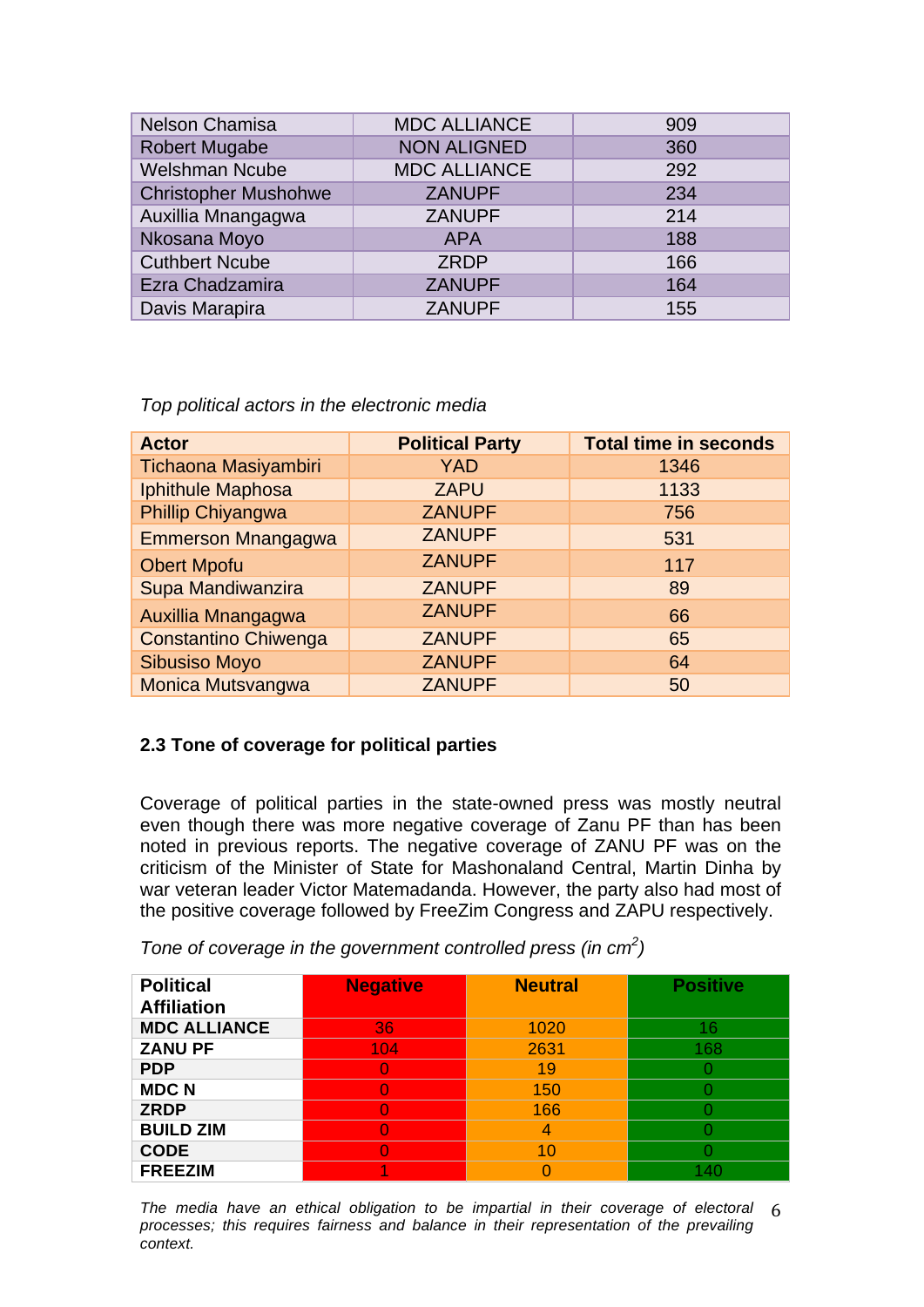| <b>CONGRESS</b>    |   |    |  |
|--------------------|---|----|--|
| <b>INDEPENDENT</b> |   |    |  |
| MDC (TK)           |   | ററ |  |
| <b>NCA</b>         |   |    |  |
| <b>PRC</b>         | 4 |    |  |
| <b>TZ</b>          |   |    |  |
| <b>UDA</b>         |   |    |  |
| <b>ZAPU</b>        |   |    |  |

Most of the parties covered by the privately owned press received neutral coverage. There was however more negative coverage for MDC Alliance and Zanu PF. In terms of positive coverage, Zanu PF had the most positive coverage, distantly followed by MDC Alliance and ANSA.

*Tone of coverage in the private press (in cm<sup>2</sup> )*

| <b>Political</b>    | <b>Negative</b> | <b>Neutral</b> | <b>Positive</b> |
|---------------------|-----------------|----------------|-----------------|
| <b>Affiliation</b>  |                 |                |                 |
| <b>ANSA</b>         | O               | 33             | O               |
| <b>FLOANP</b>       |                 |                | 8               |
| <b>INDEPENDENT</b>  | O               | 31             |                 |
| <b>MDC ALLIANCE</b> | 739             | 1076           | 156             |
| <b>MDC-T</b>        | 23              | 201            |                 |
| <b>MRP</b>          |                 | 29             |                 |
| <b>PDP</b>          |                 | 75             |                 |
| <b>PRC</b>          |                 | 91             |                 |
| <b>UMD</b>          |                 | 57             |                 |
| <b>ZANU PF</b>      | 644             | 591            | 722             |
| <b>ZAPU</b>         |                 | 5              |                 |
| <b>ZIPP</b>         |                 | ◢              |                 |
| <b>NPF</b>          |                 | 15             |                 |

On ZBC, all the five political parties covered received mostly neutral coverage. Zanu PF however stood out with most of the positive coverage.

*ZBC tone of coverage (in seconds)* 

| <b>Political</b><br><b>Affiliation</b> | <b>Negative</b> | <b>Neutral</b> | <b>Positive</b> |
|----------------------------------------|-----------------|----------------|-----------------|
| <b>MDC ALLIANCE</b>                    |                 | 1              |                 |
| <b>MDC T (TK)</b>                      |                 | 55             |                 |
| <b>ZANU PF</b>                         |                 | 1083           | 766             |
| <b>ZAPU</b>                            |                 | 1134           |                 |
| YAD                                    |                 | 1346           |                 |

Commercial radio stations gave coverage to four political parties. APA received the most positive coverage followed by Zanu PF. Zanu PF also had the most negative coverage.

The media have an ethical obligation to be impartial in their coverage of electoral 7 *processes; this requires fairness and balance in their representation of the prevailing context.*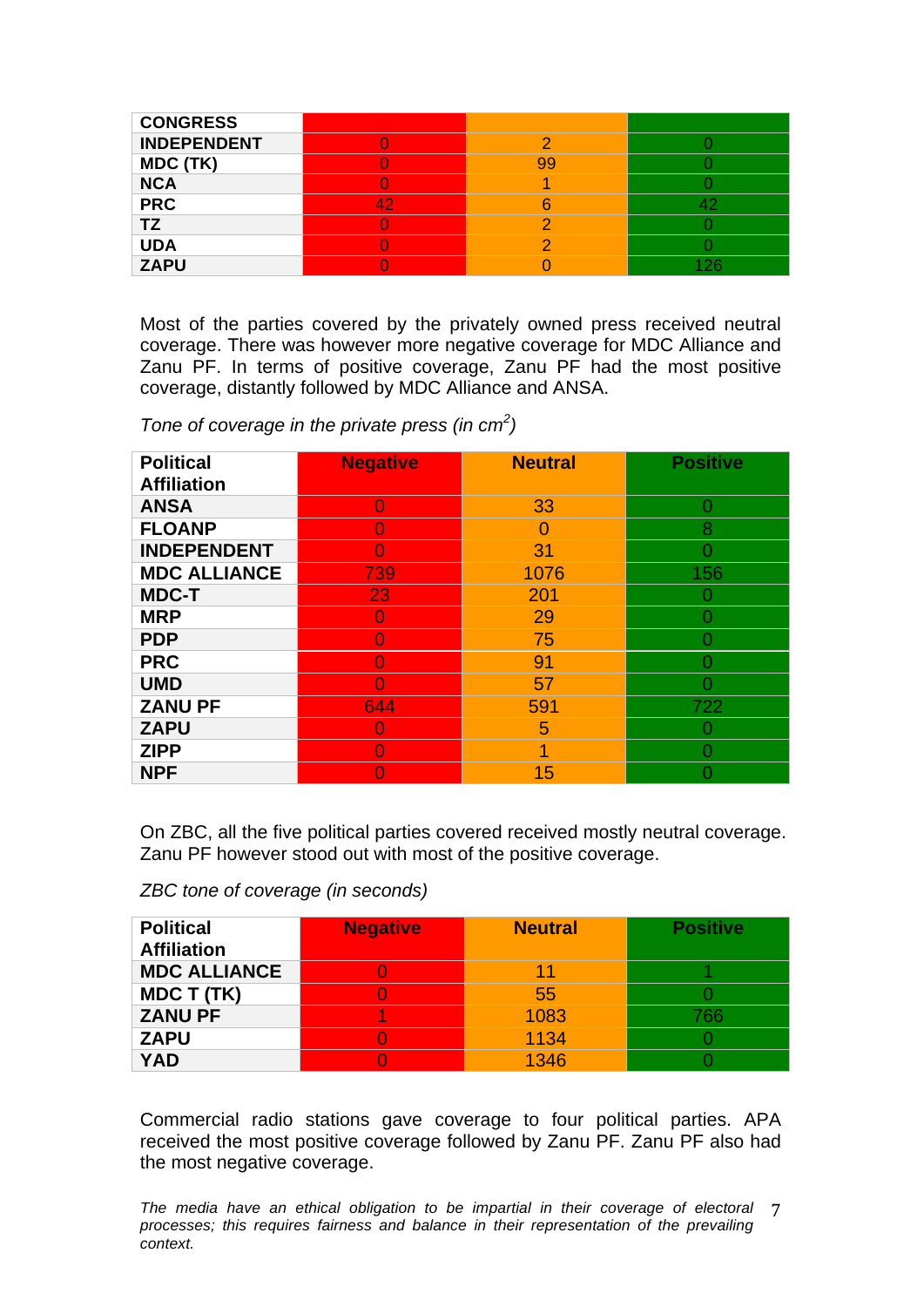*Commercial radio stations' tone of coverage (in seconds)*

| <b>Political</b><br><b>Affiliation</b> | <b>Negative</b> | <b>Neutral</b> | <b>Positive</b> |
|----------------------------------------|-----------------|----------------|-----------------|
| <b>ZANU PF</b>                         | 54              | 30             | 36              |
| <b>ZAPU</b>                            |                 | 41             |                 |
| <b>APA</b>                             |                 |                |                 |
| <b>INDEPENDENTS</b>                    |                 |                |                 |

# **2.4 Gender representation in election programmes**

Male political actors continue to account for most of the total time allocated to political actors across all media platforms. On this day, 89% of the coverage was dedicated to male politicians whilst female politicians took up 11% of the coverage. Auxilia Mnangagwa was the most visible woman political actor in the publicly owned print media whilst Tholakele Khumalo (MDC Alliance) was featured the most in the privately owned press.

![](_page_7_Figure_4.jpeg)

*Gender representation in both the private and public media* 

## **2.5 Youth representation in election programmes**

Youth political actors continue to be marginalised in both the print and electronic media monitored. Youth politicians only appeared in the private press but their visibility was marginal, they only took up 1% of the coverage. MRP's Mqondisi Moyo was mentioned as having had talks with Thokozani Khupe to form a regional alliance that did not see the light of day. Joana Mamombe also received coverage as one of the contestants running for the Harare West national assembly seat.

The media have an ethical obligation to be impartial in their coverage of electoral 8 *processes; this requires fairness and balance in their representation of the prevailing context.*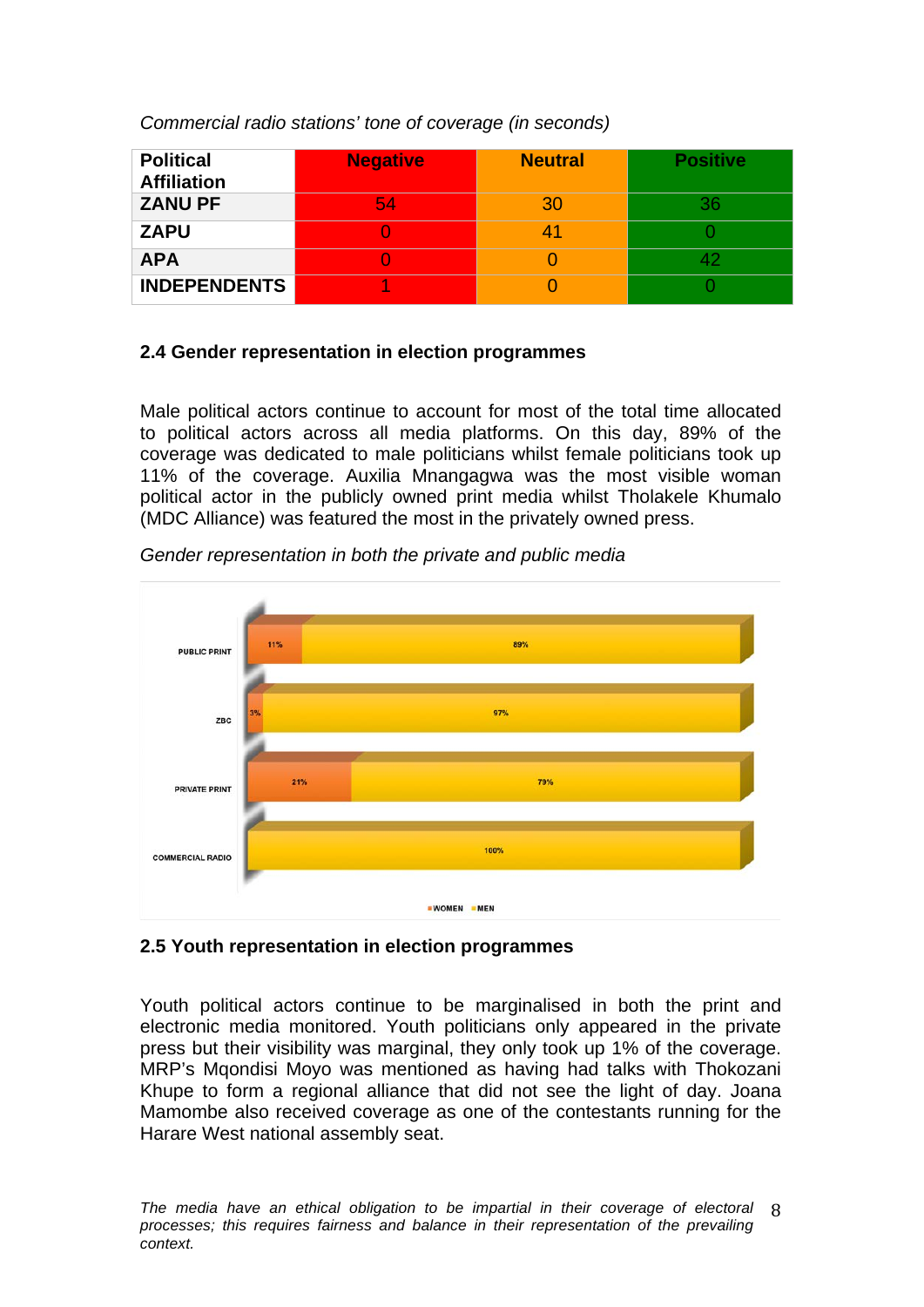*Representation of youths in the press* 

![](_page_8_Figure_1.jpeg)

*\*Statistics included were for political players whose data was available*

### **2.6 Time dedicated to political players in the different programme types in broadcast media**

On this day, more time was given to political actors in current affairs programmes as compared to news bulletins in the broadcast media.

*Overall time dedicated to political players in the different programming types (in seconds)*

![](_page_8_Figure_6.jpeg)

On ZBC (radio and TV) political actors were covered more in the news than in current affairs programming. Zvimba South candidate for Zanu PF, Phillip Chiyangwa appeared on ZTV's *Constituency Talk* where he was donating to

The media have an ethical obligation to be impartial in their coverage of electoral 9 *processes; this requires fairness and balance in their representation of the prevailing context.*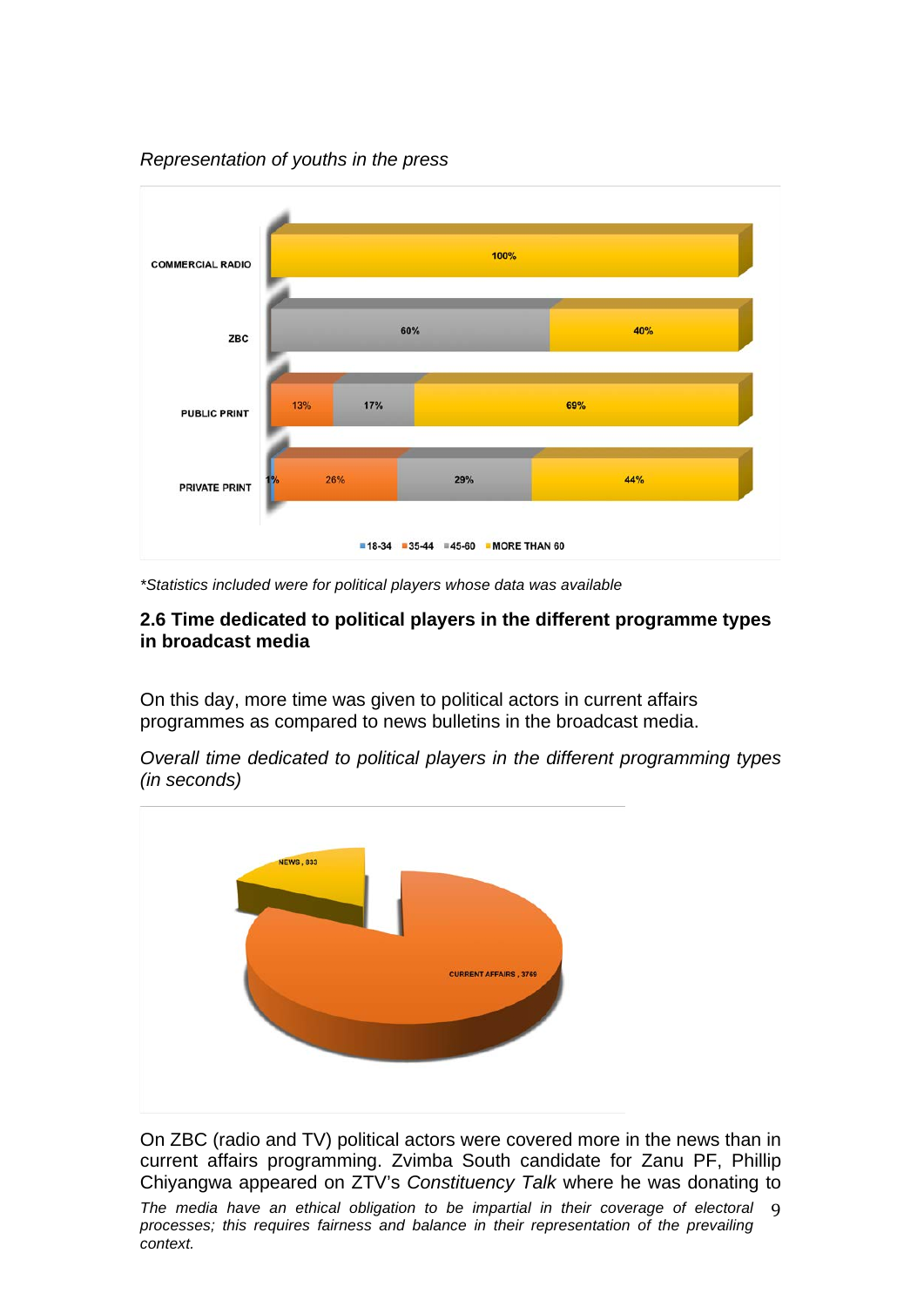local hospitals in the area. Spot FM's current affairs programme, *Focus* continues to give coverage to different political actors to discuss topical issues of the day.

**NEWS.629 CURRENT AFFAIRS**, 3769

*Total time dedicated to political actors on ZBC (in seconds)*

On commercial radio, there was no coverage of political actors in current affairs programs. All the time dedicated to political actors came from news bulletins.

*Total time dedicated to political actors on commercial radio (in seconds)* 

![](_page_9_Figure_5.jpeg)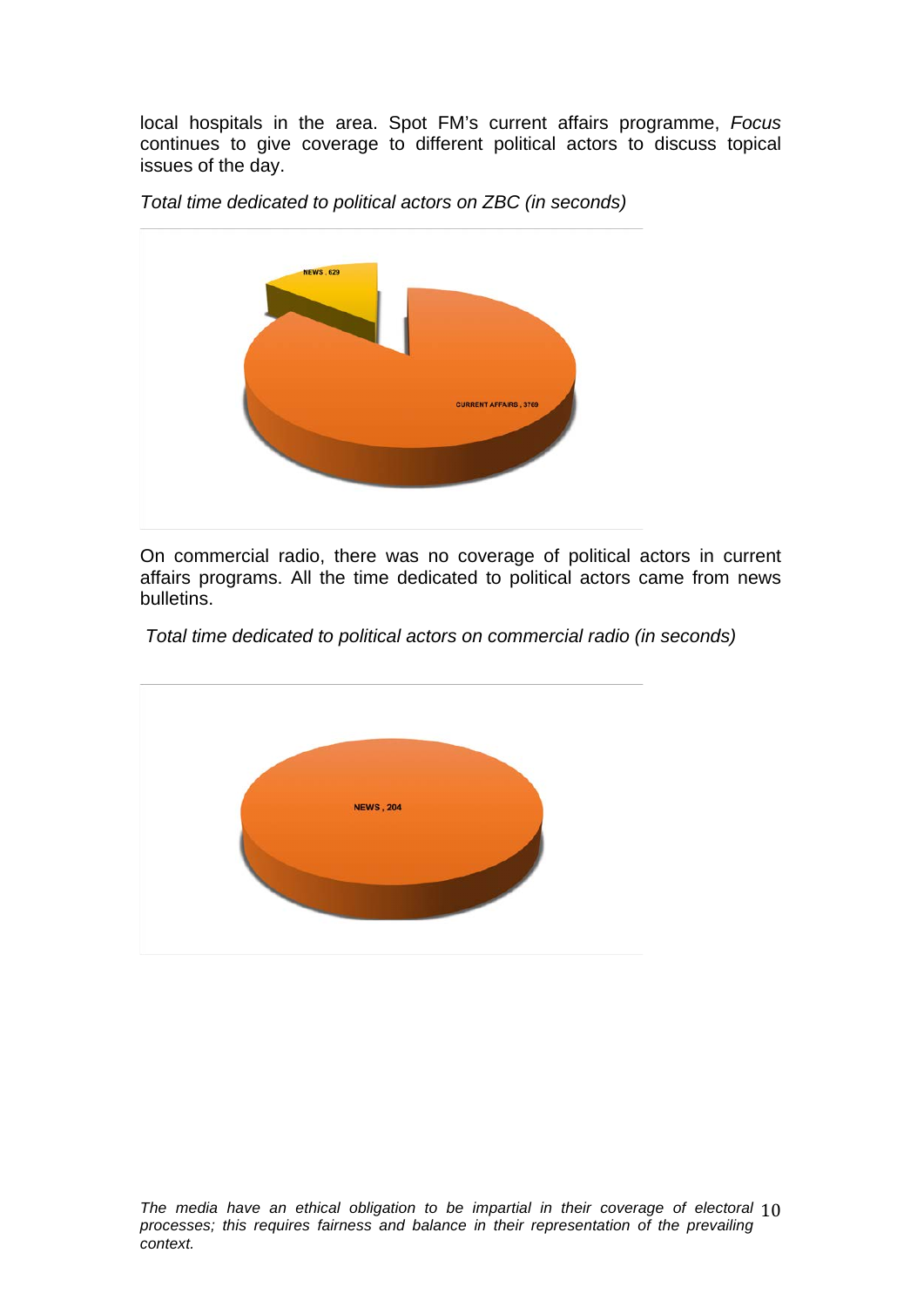## **3.0 Conclusion**

On the twenty-first day of the electoral period, there continues to be a challenge on the coverage of women and youth political actors in the electronic and print media. Issues that concern these two groups must also be given adequate coverage, as they are critical stakeholders in the upcoming elections.

It is commendable that the electronic media is now producing more current affairs programs that give coverage to political actors. This is a step in the right direction as the country heads towards the 2018 elections.